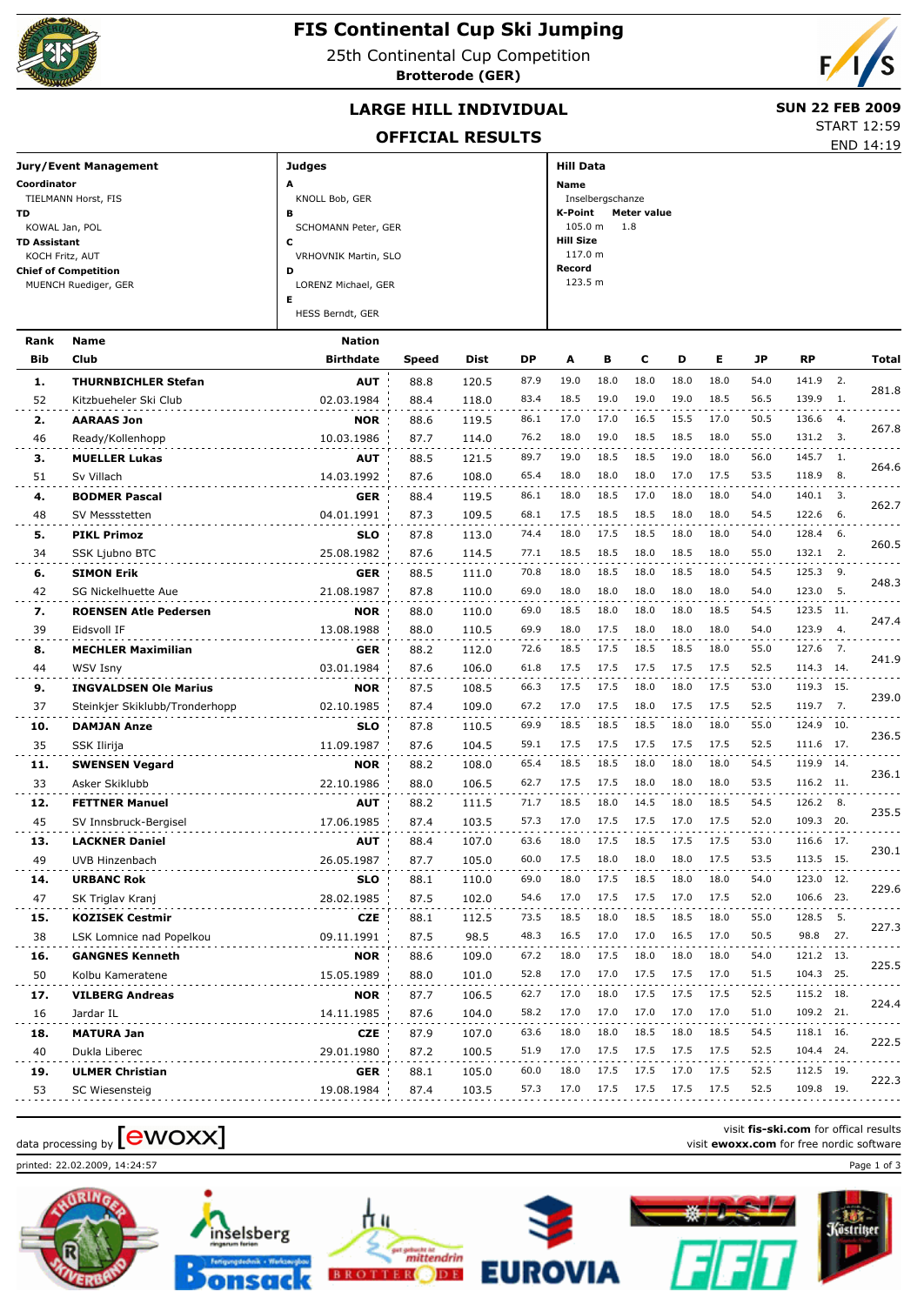| Е<br><b>RP</b><br>Bib<br>Club<br><b>Birthdate</b><br><b>Speed</b><br><b>Dist</b><br>DΡ<br>в<br>c<br>D<br>JP<br>A<br>17.5<br>17.0<br>103.4 22.<br>51.9<br>17.0<br>17.5<br>17.0<br>51.5<br><b>HAYBOECK Stefan</b><br><b>AUT</b><br>87.1<br>100.5<br>20.<br>62.7<br>17.5<br>17.5<br>18.0<br>18.0<br>17.5<br>53.0<br>115.7 13.<br>17<br>27.08.1989<br>87.4<br>106.5<br>UVB Hinzenbach<br>17.0<br>17.0<br>17.5<br>16.5<br>102.0 23.<br>51.0<br>17.0<br>51.0<br><b>SEDLAK Borek</b><br><b>CZE</b><br>87.9<br>100.0<br>21.<br>17.5<br>18.0<br>18.0<br>18.0<br>53.5<br>116.2 11.<br>106.5<br>62.7<br>17.5<br>43<br>Dukla Liberec<br>15.06.1981<br>87.5<br>17.0<br>17.5<br>17.0<br>17.0<br>17.0<br>51.0<br>104.7 21.<br>101.5<br>53.7<br><b>WANK Andreas</b><br><b>GER</b><br>88.2<br>22.<br>60.0<br>17.5<br>18.0<br>18.0<br>17.5<br>17.0<br>53.0<br>113.0 16.<br>31<br>WSV Oberhof 05<br>18.02.1988<br>105.0<br>88.2<br>17.0<br>17.5<br>17.5<br>17.5<br>106.2 20.<br>53.7<br>17.5<br>52.5<br>23.<br><b>TROFIMOV Roman-Sergeevich</b><br><b>RUS</b><br>87.3<br>101.5<br>110.3 18.<br>17.0<br>18.0<br>17.5<br>18.0<br>17.5<br>53.0<br>57.3<br>36<br>Moskva Shvsm<br>19.11.1989<br>87.3<br>103.5<br>45.6<br>16.5<br>17.0<br>17.0<br>50.5<br>96.1<br>24.<br><b>HELGESEN Haakon</b><br><b>NOR</b><br>87.0<br>97.0<br>16.5<br>17.0<br>25.<br>25<br>17.5<br>17.5<br>18.0<br>52.5<br>117.0 10.<br>15.11.1986<br>87.8<br>107.5<br>64.5<br>17.5<br>17.0<br>Gjerstad IL<br>40.2<br>16.5<br>17.0<br>16.5<br>17.0<br>90.7<br>94.0<br>17.0<br>50.5<br>29.<br>25.<br><b>FREUND Severin</b><br><b>GER</b><br>87.2<br>18.0<br>17.5<br>53.5<br>118.9<br>8.<br>21<br>11.05.1988<br>87.7<br>108.0<br>65.4<br>18.0<br>18.0<br>17.5<br>WSV DJK Rastbuechl<br>16.5<br>17.5<br>16.5<br>17.0<br>25.<br><b>GER</b><br>97.0<br>45.6<br>17.0<br>50.5<br>96.1<br>26.<br><b>FREITAG Richard</b><br>86.3<br>17.5<br>17.5<br>17.5<br>52.5<br>108.9 22.<br>23<br>14.08.1991<br>87.3<br>103.0<br>56.4<br>17.0<br>17.5<br>SG Nickelhuette Aue<br>16.5<br>16.5<br>16.5<br>17.0<br>85.7<br>30.<br>35.7<br>17.0<br>50.0<br>27.<br><b>HAYBOECK Michael</b><br><b>AUT</b><br>91.5<br>87.3<br>51.9<br>17.0<br>17.5<br>17.5<br>17.0<br>17.0<br>51.5<br>103.4 26.<br>30<br>UVB Hinzenbach<br>05.03.1991<br>87.3<br>100.5<br>102.0 23.<br>51.0<br>17.0<br>17.0<br>17.0<br>17.0<br>17.5<br>51.0<br>28.<br><b>TADIC Saso</b><br><b>SLO</b><br>87.3<br>100.0<br>32<br>90.5<br>33.9<br>16.0<br>16.0<br>16.5<br>16.5<br>16.5<br>49.0<br>82.9<br>30.<br><b>SSK Ljubno BTC</b><br>02.01.1988<br>87.1<br>45.6<br>16.0<br>16.0<br>16.0<br>16.0<br>93.6<br>87.0<br>97.0<br>16.0<br>48.0<br>28.<br>29.<br><b>KUBAN Robert</b><br>CZE<br>38.4<br>16.5<br>16.5<br>49.5<br>87.9<br>28.<br>3<br>87.3<br>93.0<br>16.0<br>16.5<br>16.5<br>29.09.1991<br>TJ Frenstad p.R.<br>45.6<br>16.5<br>17.0<br>17.0<br>16.0<br>95.6<br>27.<br><b>AUT</b><br>97.0<br>16.5<br>50.0<br>30.<br><b>STROLZ Andreas</b><br>87.8<br>85.1 29.<br>87.3<br>92.0<br>36.6<br>16.0<br>16.0<br>15.5<br>16.5<br>16.5<br>48.5<br>SC Arlberg<br>01.08.1988<br>41<br>Not qualified for final round<br><b>SUI</b><br>31.<br><b>DESCHWANDEN Gregor</b><br>86.5<br>89.5<br>32.1<br>16.0<br>16.5<br>16.0<br>16.5<br>16.0<br>48.5<br>$\overline{7}$<br>27.02.1991<br>Horw<br>32.<br>SUI<br>87.0<br>88.5<br>30.3<br>16.0<br>16.0<br>16.0<br>16.0<br>16.0<br>48.0<br><b>GRIGOLI Marco</b><br>14<br>Alpina St. Moritz<br>27.04.1991<br>.<br>33.9<br>15.0<br>15.5<br>14.5<br>44.0<br>33.<br><b>FRANCAIS Remi</b><br>SUI<br>86.8<br>90.5<br>14.5 14.5<br>9<br>Les Diablerets<br>24.03.1989<br>30.3<br>15.5<br>15.5<br>15.5<br>47.0<br><b>USA</b><br>87.1<br>88.5<br>16.0<br>16.0<br><b>GLASDER Michael J</b><br>34.<br>27.03.1989<br>8<br>Norge Ski Club | Total |
|---------------------------------------------------------------------------------------------------------------------------------------------------------------------------------------------------------------------------------------------------------------------------------------------------------------------------------------------------------------------------------------------------------------------------------------------------------------------------------------------------------------------------------------------------------------------------------------------------------------------------------------------------------------------------------------------------------------------------------------------------------------------------------------------------------------------------------------------------------------------------------------------------------------------------------------------------------------------------------------------------------------------------------------------------------------------------------------------------------------------------------------------------------------------------------------------------------------------------------------------------------------------------------------------------------------------------------------------------------------------------------------------------------------------------------------------------------------------------------------------------------------------------------------------------------------------------------------------------------------------------------------------------------------------------------------------------------------------------------------------------------------------------------------------------------------------------------------------------------------------------------------------------------------------------------------------------------------------------------------------------------------------------------------------------------------------------------------------------------------------------------------------------------------------------------------------------------------------------------------------------------------------------------------------------------------------------------------------------------------------------------------------------------------------------------------------------------------------------------------------------------------------------------------------------------------------------------------------------------------------------------------------------------------------------------------------------------------------------------------------------------------------------------------------------------------------------------------------------------------------------------------------------------------------------------------------------------------------------------------------------------------------------------------------------------------------------------------------------------------------------------------------------------------------------------------------------------------------------------------------------------------------------------------------------------------------------------------------------------------------------------------------------------------------------------------------------------------------------------------------------------------------------------------------------------------------------------------------------------------------------------------------------------------------------------------------------------------------------------------------|-------|
|                                                                                                                                                                                                                                                                                                                                                                                                                                                                                                                                                                                                                                                                                                                                                                                                                                                                                                                                                                                                                                                                                                                                                                                                                                                                                                                                                                                                                                                                                                                                                                                                                                                                                                                                                                                                                                                                                                                                                                                                                                                                                                                                                                                                                                                                                                                                                                                                                                                                                                                                                                                                                                                                                                                                                                                                                                                                                                                                                                                                                                                                                                                                                                                                                                                                                                                                                                                                                                                                                                                                                                                                                                                                                                                                             |       |
|                                                                                                                                                                                                                                                                                                                                                                                                                                                                                                                                                                                                                                                                                                                                                                                                                                                                                                                                                                                                                                                                                                                                                                                                                                                                                                                                                                                                                                                                                                                                                                                                                                                                                                                                                                                                                                                                                                                                                                                                                                                                                                                                                                                                                                                                                                                                                                                                                                                                                                                                                                                                                                                                                                                                                                                                                                                                                                                                                                                                                                                                                                                                                                                                                                                                                                                                                                                                                                                                                                                                                                                                                                                                                                                                             |       |
|                                                                                                                                                                                                                                                                                                                                                                                                                                                                                                                                                                                                                                                                                                                                                                                                                                                                                                                                                                                                                                                                                                                                                                                                                                                                                                                                                                                                                                                                                                                                                                                                                                                                                                                                                                                                                                                                                                                                                                                                                                                                                                                                                                                                                                                                                                                                                                                                                                                                                                                                                                                                                                                                                                                                                                                                                                                                                                                                                                                                                                                                                                                                                                                                                                                                                                                                                                                                                                                                                                                                                                                                                                                                                                                                             | 219.1 |
|                                                                                                                                                                                                                                                                                                                                                                                                                                                                                                                                                                                                                                                                                                                                                                                                                                                                                                                                                                                                                                                                                                                                                                                                                                                                                                                                                                                                                                                                                                                                                                                                                                                                                                                                                                                                                                                                                                                                                                                                                                                                                                                                                                                                                                                                                                                                                                                                                                                                                                                                                                                                                                                                                                                                                                                                                                                                                                                                                                                                                                                                                                                                                                                                                                                                                                                                                                                                                                                                                                                                                                                                                                                                                                                                             |       |
|                                                                                                                                                                                                                                                                                                                                                                                                                                                                                                                                                                                                                                                                                                                                                                                                                                                                                                                                                                                                                                                                                                                                                                                                                                                                                                                                                                                                                                                                                                                                                                                                                                                                                                                                                                                                                                                                                                                                                                                                                                                                                                                                                                                                                                                                                                                                                                                                                                                                                                                                                                                                                                                                                                                                                                                                                                                                                                                                                                                                                                                                                                                                                                                                                                                                                                                                                                                                                                                                                                                                                                                                                                                                                                                                             | 218.2 |
|                                                                                                                                                                                                                                                                                                                                                                                                                                                                                                                                                                                                                                                                                                                                                                                                                                                                                                                                                                                                                                                                                                                                                                                                                                                                                                                                                                                                                                                                                                                                                                                                                                                                                                                                                                                                                                                                                                                                                                                                                                                                                                                                                                                                                                                                                                                                                                                                                                                                                                                                                                                                                                                                                                                                                                                                                                                                                                                                                                                                                                                                                                                                                                                                                                                                                                                                                                                                                                                                                                                                                                                                                                                                                                                                             |       |
|                                                                                                                                                                                                                                                                                                                                                                                                                                                                                                                                                                                                                                                                                                                                                                                                                                                                                                                                                                                                                                                                                                                                                                                                                                                                                                                                                                                                                                                                                                                                                                                                                                                                                                                                                                                                                                                                                                                                                                                                                                                                                                                                                                                                                                                                                                                                                                                                                                                                                                                                                                                                                                                                                                                                                                                                                                                                                                                                                                                                                                                                                                                                                                                                                                                                                                                                                                                                                                                                                                                                                                                                                                                                                                                                             | 217.7 |
|                                                                                                                                                                                                                                                                                                                                                                                                                                                                                                                                                                                                                                                                                                                                                                                                                                                                                                                                                                                                                                                                                                                                                                                                                                                                                                                                                                                                                                                                                                                                                                                                                                                                                                                                                                                                                                                                                                                                                                                                                                                                                                                                                                                                                                                                                                                                                                                                                                                                                                                                                                                                                                                                                                                                                                                                                                                                                                                                                                                                                                                                                                                                                                                                                                                                                                                                                                                                                                                                                                                                                                                                                                                                                                                                             |       |
|                                                                                                                                                                                                                                                                                                                                                                                                                                                                                                                                                                                                                                                                                                                                                                                                                                                                                                                                                                                                                                                                                                                                                                                                                                                                                                                                                                                                                                                                                                                                                                                                                                                                                                                                                                                                                                                                                                                                                                                                                                                                                                                                                                                                                                                                                                                                                                                                                                                                                                                                                                                                                                                                                                                                                                                                                                                                                                                                                                                                                                                                                                                                                                                                                                                                                                                                                                                                                                                                                                                                                                                                                                                                                                                                             | 216.5 |
|                                                                                                                                                                                                                                                                                                                                                                                                                                                                                                                                                                                                                                                                                                                                                                                                                                                                                                                                                                                                                                                                                                                                                                                                                                                                                                                                                                                                                                                                                                                                                                                                                                                                                                                                                                                                                                                                                                                                                                                                                                                                                                                                                                                                                                                                                                                                                                                                                                                                                                                                                                                                                                                                                                                                                                                                                                                                                                                                                                                                                                                                                                                                                                                                                                                                                                                                                                                                                                                                                                                                                                                                                                                                                                                                             |       |
|                                                                                                                                                                                                                                                                                                                                                                                                                                                                                                                                                                                                                                                                                                                                                                                                                                                                                                                                                                                                                                                                                                                                                                                                                                                                                                                                                                                                                                                                                                                                                                                                                                                                                                                                                                                                                                                                                                                                                                                                                                                                                                                                                                                                                                                                                                                                                                                                                                                                                                                                                                                                                                                                                                                                                                                                                                                                                                                                                                                                                                                                                                                                                                                                                                                                                                                                                                                                                                                                                                                                                                                                                                                                                                                                             | 213.1 |
|                                                                                                                                                                                                                                                                                                                                                                                                                                                                                                                                                                                                                                                                                                                                                                                                                                                                                                                                                                                                                                                                                                                                                                                                                                                                                                                                                                                                                                                                                                                                                                                                                                                                                                                                                                                                                                                                                                                                                                                                                                                                                                                                                                                                                                                                                                                                                                                                                                                                                                                                                                                                                                                                                                                                                                                                                                                                                                                                                                                                                                                                                                                                                                                                                                                                                                                                                                                                                                                                                                                                                                                                                                                                                                                                             |       |
|                                                                                                                                                                                                                                                                                                                                                                                                                                                                                                                                                                                                                                                                                                                                                                                                                                                                                                                                                                                                                                                                                                                                                                                                                                                                                                                                                                                                                                                                                                                                                                                                                                                                                                                                                                                                                                                                                                                                                                                                                                                                                                                                                                                                                                                                                                                                                                                                                                                                                                                                                                                                                                                                                                                                                                                                                                                                                                                                                                                                                                                                                                                                                                                                                                                                                                                                                                                                                                                                                                                                                                                                                                                                                                                                             | 209.6 |
|                                                                                                                                                                                                                                                                                                                                                                                                                                                                                                                                                                                                                                                                                                                                                                                                                                                                                                                                                                                                                                                                                                                                                                                                                                                                                                                                                                                                                                                                                                                                                                                                                                                                                                                                                                                                                                                                                                                                                                                                                                                                                                                                                                                                                                                                                                                                                                                                                                                                                                                                                                                                                                                                                                                                                                                                                                                                                                                                                                                                                                                                                                                                                                                                                                                                                                                                                                                                                                                                                                                                                                                                                                                                                                                                             |       |
|                                                                                                                                                                                                                                                                                                                                                                                                                                                                                                                                                                                                                                                                                                                                                                                                                                                                                                                                                                                                                                                                                                                                                                                                                                                                                                                                                                                                                                                                                                                                                                                                                                                                                                                                                                                                                                                                                                                                                                                                                                                                                                                                                                                                                                                                                                                                                                                                                                                                                                                                                                                                                                                                                                                                                                                                                                                                                                                                                                                                                                                                                                                                                                                                                                                                                                                                                                                                                                                                                                                                                                                                                                                                                                                                             | 205.0 |
|                                                                                                                                                                                                                                                                                                                                                                                                                                                                                                                                                                                                                                                                                                                                                                                                                                                                                                                                                                                                                                                                                                                                                                                                                                                                                                                                                                                                                                                                                                                                                                                                                                                                                                                                                                                                                                                                                                                                                                                                                                                                                                                                                                                                                                                                                                                                                                                                                                                                                                                                                                                                                                                                                                                                                                                                                                                                                                                                                                                                                                                                                                                                                                                                                                                                                                                                                                                                                                                                                                                                                                                                                                                                                                                                             |       |
|                                                                                                                                                                                                                                                                                                                                                                                                                                                                                                                                                                                                                                                                                                                                                                                                                                                                                                                                                                                                                                                                                                                                                                                                                                                                                                                                                                                                                                                                                                                                                                                                                                                                                                                                                                                                                                                                                                                                                                                                                                                                                                                                                                                                                                                                                                                                                                                                                                                                                                                                                                                                                                                                                                                                                                                                                                                                                                                                                                                                                                                                                                                                                                                                                                                                                                                                                                                                                                                                                                                                                                                                                                                                                                                                             | 189.1 |
|                                                                                                                                                                                                                                                                                                                                                                                                                                                                                                                                                                                                                                                                                                                                                                                                                                                                                                                                                                                                                                                                                                                                                                                                                                                                                                                                                                                                                                                                                                                                                                                                                                                                                                                                                                                                                                                                                                                                                                                                                                                                                                                                                                                                                                                                                                                                                                                                                                                                                                                                                                                                                                                                                                                                                                                                                                                                                                                                                                                                                                                                                                                                                                                                                                                                                                                                                                                                                                                                                                                                                                                                                                                                                                                                             |       |
|                                                                                                                                                                                                                                                                                                                                                                                                                                                                                                                                                                                                                                                                                                                                                                                                                                                                                                                                                                                                                                                                                                                                                                                                                                                                                                                                                                                                                                                                                                                                                                                                                                                                                                                                                                                                                                                                                                                                                                                                                                                                                                                                                                                                                                                                                                                                                                                                                                                                                                                                                                                                                                                                                                                                                                                                                                                                                                                                                                                                                                                                                                                                                                                                                                                                                                                                                                                                                                                                                                                                                                                                                                                                                                                                             | 184.9 |
|                                                                                                                                                                                                                                                                                                                                                                                                                                                                                                                                                                                                                                                                                                                                                                                                                                                                                                                                                                                                                                                                                                                                                                                                                                                                                                                                                                                                                                                                                                                                                                                                                                                                                                                                                                                                                                                                                                                                                                                                                                                                                                                                                                                                                                                                                                                                                                                                                                                                                                                                                                                                                                                                                                                                                                                                                                                                                                                                                                                                                                                                                                                                                                                                                                                                                                                                                                                                                                                                                                                                                                                                                                                                                                                                             |       |
|                                                                                                                                                                                                                                                                                                                                                                                                                                                                                                                                                                                                                                                                                                                                                                                                                                                                                                                                                                                                                                                                                                                                                                                                                                                                                                                                                                                                                                                                                                                                                                                                                                                                                                                                                                                                                                                                                                                                                                                                                                                                                                                                                                                                                                                                                                                                                                                                                                                                                                                                                                                                                                                                                                                                                                                                                                                                                                                                                                                                                                                                                                                                                                                                                                                                                                                                                                                                                                                                                                                                                                                                                                                                                                                                             | 181.5 |
|                                                                                                                                                                                                                                                                                                                                                                                                                                                                                                                                                                                                                                                                                                                                                                                                                                                                                                                                                                                                                                                                                                                                                                                                                                                                                                                                                                                                                                                                                                                                                                                                                                                                                                                                                                                                                                                                                                                                                                                                                                                                                                                                                                                                                                                                                                                                                                                                                                                                                                                                                                                                                                                                                                                                                                                                                                                                                                                                                                                                                                                                                                                                                                                                                                                                                                                                                                                                                                                                                                                                                                                                                                                                                                                                             |       |
|                                                                                                                                                                                                                                                                                                                                                                                                                                                                                                                                                                                                                                                                                                                                                                                                                                                                                                                                                                                                                                                                                                                                                                                                                                                                                                                                                                                                                                                                                                                                                                                                                                                                                                                                                                                                                                                                                                                                                                                                                                                                                                                                                                                                                                                                                                                                                                                                                                                                                                                                                                                                                                                                                                                                                                                                                                                                                                                                                                                                                                                                                                                                                                                                                                                                                                                                                                                                                                                                                                                                                                                                                                                                                                                                             | 180.7 |
|                                                                                                                                                                                                                                                                                                                                                                                                                                                                                                                                                                                                                                                                                                                                                                                                                                                                                                                                                                                                                                                                                                                                                                                                                                                                                                                                                                                                                                                                                                                                                                                                                                                                                                                                                                                                                                                                                                                                                                                                                                                                                                                                                                                                                                                                                                                                                                                                                                                                                                                                                                                                                                                                                                                                                                                                                                                                                                                                                                                                                                                                                                                                                                                                                                                                                                                                                                                                                                                                                                                                                                                                                                                                                                                                             |       |
|                                                                                                                                                                                                                                                                                                                                                                                                                                                                                                                                                                                                                                                                                                                                                                                                                                                                                                                                                                                                                                                                                                                                                                                                                                                                                                                                                                                                                                                                                                                                                                                                                                                                                                                                                                                                                                                                                                                                                                                                                                                                                                                                                                                                                                                                                                                                                                                                                                                                                                                                                                                                                                                                                                                                                                                                                                                                                                                                                                                                                                                                                                                                                                                                                                                                                                                                                                                                                                                                                                                                                                                                                                                                                                                                             |       |
|                                                                                                                                                                                                                                                                                                                                                                                                                                                                                                                                                                                                                                                                                                                                                                                                                                                                                                                                                                                                                                                                                                                                                                                                                                                                                                                                                                                                                                                                                                                                                                                                                                                                                                                                                                                                                                                                                                                                                                                                                                                                                                                                                                                                                                                                                                                                                                                                                                                                                                                                                                                                                                                                                                                                                                                                                                                                                                                                                                                                                                                                                                                                                                                                                                                                                                                                                                                                                                                                                                                                                                                                                                                                                                                                             | 80.6  |
|                                                                                                                                                                                                                                                                                                                                                                                                                                                                                                                                                                                                                                                                                                                                                                                                                                                                                                                                                                                                                                                                                                                                                                                                                                                                                                                                                                                                                                                                                                                                                                                                                                                                                                                                                                                                                                                                                                                                                                                                                                                                                                                                                                                                                                                                                                                                                                                                                                                                                                                                                                                                                                                                                                                                                                                                                                                                                                                                                                                                                                                                                                                                                                                                                                                                                                                                                                                                                                                                                                                                                                                                                                                                                                                                             |       |
|                                                                                                                                                                                                                                                                                                                                                                                                                                                                                                                                                                                                                                                                                                                                                                                                                                                                                                                                                                                                                                                                                                                                                                                                                                                                                                                                                                                                                                                                                                                                                                                                                                                                                                                                                                                                                                                                                                                                                                                                                                                                                                                                                                                                                                                                                                                                                                                                                                                                                                                                                                                                                                                                                                                                                                                                                                                                                                                                                                                                                                                                                                                                                                                                                                                                                                                                                                                                                                                                                                                                                                                                                                                                                                                                             | 78.3  |
|                                                                                                                                                                                                                                                                                                                                                                                                                                                                                                                                                                                                                                                                                                                                                                                                                                                                                                                                                                                                                                                                                                                                                                                                                                                                                                                                                                                                                                                                                                                                                                                                                                                                                                                                                                                                                                                                                                                                                                                                                                                                                                                                                                                                                                                                                                                                                                                                                                                                                                                                                                                                                                                                                                                                                                                                                                                                                                                                                                                                                                                                                                                                                                                                                                                                                                                                                                                                                                                                                                                                                                                                                                                                                                                                             |       |
|                                                                                                                                                                                                                                                                                                                                                                                                                                                                                                                                                                                                                                                                                                                                                                                                                                                                                                                                                                                                                                                                                                                                                                                                                                                                                                                                                                                                                                                                                                                                                                                                                                                                                                                                                                                                                                                                                                                                                                                                                                                                                                                                                                                                                                                                                                                                                                                                                                                                                                                                                                                                                                                                                                                                                                                                                                                                                                                                                                                                                                                                                                                                                                                                                                                                                                                                                                                                                                                                                                                                                                                                                                                                                                                                             | 77.9  |
|                                                                                                                                                                                                                                                                                                                                                                                                                                                                                                                                                                                                                                                                                                                                                                                                                                                                                                                                                                                                                                                                                                                                                                                                                                                                                                                                                                                                                                                                                                                                                                                                                                                                                                                                                                                                                                                                                                                                                                                                                                                                                                                                                                                                                                                                                                                                                                                                                                                                                                                                                                                                                                                                                                                                                                                                                                                                                                                                                                                                                                                                                                                                                                                                                                                                                                                                                                                                                                                                                                                                                                                                                                                                                                                                             |       |
|                                                                                                                                                                                                                                                                                                                                                                                                                                                                                                                                                                                                                                                                                                                                                                                                                                                                                                                                                                                                                                                                                                                                                                                                                                                                                                                                                                                                                                                                                                                                                                                                                                                                                                                                                                                                                                                                                                                                                                                                                                                                                                                                                                                                                                                                                                                                                                                                                                                                                                                                                                                                                                                                                                                                                                                                                                                                                                                                                                                                                                                                                                                                                                                                                                                                                                                                                                                                                                                                                                                                                                                                                                                                                                                                             | 77.3  |
|                                                                                                                                                                                                                                                                                                                                                                                                                                                                                                                                                                                                                                                                                                                                                                                                                                                                                                                                                                                                                                                                                                                                                                                                                                                                                                                                                                                                                                                                                                                                                                                                                                                                                                                                                                                                                                                                                                                                                                                                                                                                                                                                                                                                                                                                                                                                                                                                                                                                                                                                                                                                                                                                                                                                                                                                                                                                                                                                                                                                                                                                                                                                                                                                                                                                                                                                                                                                                                                                                                                                                                                                                                                                                                                                             |       |
| 26.7<br>48.5<br>16.5<br>16.5<br>16.0<br>16.0<br>16.0<br><b>ZHAPAROV Radik</b><br><b>KAZ</b><br>86.8<br>86.5<br>35.                                                                                                                                                                                                                                                                                                                                                                                                                                                                                                                                                                                                                                                                                                                                                                                                                                                                                                                                                                                                                                                                                                                                                                                                                                                                                                                                                                                                                                                                                                                                                                                                                                                                                                                                                                                                                                                                                                                                                                                                                                                                                                                                                                                                                                                                                                                                                                                                                                                                                                                                                                                                                                                                                                                                                                                                                                                                                                                                                                                                                                                                                                                                                                                                                                                                                                                                                                                                                                                                                                                                                                                                                          | 75.2  |
| 29<br>29.02.1984<br>ShVSM Almaty                                                                                                                                                                                                                                                                                                                                                                                                                                                                                                                                                                                                                                                                                                                                                                                                                                                                                                                                                                                                                                                                                                                                                                                                                                                                                                                                                                                                                                                                                                                                                                                                                                                                                                                                                                                                                                                                                                                                                                                                                                                                                                                                                                                                                                                                                                                                                                                                                                                                                                                                                                                                                                                                                                                                                                                                                                                                                                                                                                                                                                                                                                                                                                                                                                                                                                                                                                                                                                                                                                                                                                                                                                                                                                            |       |
| 26.7 16.0 16.5 16.0 15.5 16.0<br>48.0<br>36.<br><b>ZYLA Piotr</b><br>POL :<br>86.5<br>86.2                                                                                                                                                                                                                                                                                                                                                                                                                                                                                                                                                                                                                                                                                                                                                                                                                                                                                                                                                                                                                                                                                                                                                                                                                                                                                                                                                                                                                                                                                                                                                                                                                                                                                                                                                                                                                                                                                                                                                                                                                                                                                                                                                                                                                                                                                                                                                                                                                                                                                                                                                                                                                                                                                                                                                                                                                                                                                                                                                                                                                                                                                                                                                                                                                                                                                                                                                                                                                                                                                                                                                                                                                                                  | 74.7  |
| 27<br>16.01.1987<br>KS Wisla Ustronianka                                                                                                                                                                                                                                                                                                                                                                                                                                                                                                                                                                                                                                                                                                                                                                                                                                                                                                                                                                                                                                                                                                                                                                                                                                                                                                                                                                                                                                                                                                                                                                                                                                                                                                                                                                                                                                                                                                                                                                                                                                                                                                                                                                                                                                                                                                                                                                                                                                                                                                                                                                                                                                                                                                                                                                                                                                                                                                                                                                                                                                                                                                                                                                                                                                                                                                                                                                                                                                                                                                                                                                                                                                                                                                    |       |
| 86.5<br>16.0<br>16.0 16.0<br>16.0 16.5<br>48.0<br>36.<br><b>KUBACKI Dawid</b><br><b>POL</b><br>86.7<br>26.7                                                                                                                                                                                                                                                                                                                                                                                                                                                                                                                                                                                                                                                                                                                                                                                                                                                                                                                                                                                                                                                                                                                                                                                                                                                                                                                                                                                                                                                                                                                                                                                                                                                                                                                                                                                                                                                                                                                                                                                                                                                                                                                                                                                                                                                                                                                                                                                                                                                                                                                                                                                                                                                                                                                                                                                                                                                                                                                                                                                                                                                                                                                                                                                                                                                                                                                                                                                                                                                                                                                                                                                                                                 | 74.7  |
| 18<br>TS Wisla Zakopane<br>01.01.1990                                                                                                                                                                                                                                                                                                                                                                                                                                                                                                                                                                                                                                                                                                                                                                                                                                                                                                                                                                                                                                                                                                                                                                                                                                                                                                                                                                                                                                                                                                                                                                                                                                                                                                                                                                                                                                                                                                                                                                                                                                                                                                                                                                                                                                                                                                                                                                                                                                                                                                                                                                                                                                                                                                                                                                                                                                                                                                                                                                                                                                                                                                                                                                                                                                                                                                                                                                                                                                                                                                                                                                                                                                                                                                       |       |
| 84.5<br>16.0<br>16.0<br>16.0<br>86.0<br>23.1<br>16.0<br>16.0<br>48.0<br>38.<br><b>POPPINGER Manuel</b><br><b>AUT</b>                                                                                                                                                                                                                                                                                                                                                                                                                                                                                                                                                                                                                                                                                                                                                                                                                                                                                                                                                                                                                                                                                                                                                                                                                                                                                                                                                                                                                                                                                                                                                                                                                                                                                                                                                                                                                                                                                                                                                                                                                                                                                                                                                                                                                                                                                                                                                                                                                                                                                                                                                                                                                                                                                                                                                                                                                                                                                                                                                                                                                                                                                                                                                                                                                                                                                                                                                                                                                                                                                                                                                                                                                        | 71.1  |
| 19.05.1989<br>11<br>SV Innsbruck-Bergisel                                                                                                                                                                                                                                                                                                                                                                                                                                                                                                                                                                                                                                                                                                                                                                                                                                                                                                                                                                                                                                                                                                                                                                                                                                                                                                                                                                                                                                                                                                                                                                                                                                                                                                                                                                                                                                                                                                                                                                                                                                                                                                                                                                                                                                                                                                                                                                                                                                                                                                                                                                                                                                                                                                                                                                                                                                                                                                                                                                                                                                                                                                                                                                                                                                                                                                                                                                                                                                                                                                                                                                                                                                                                                                   |       |
| 82.0<br>15.5 15.5 15.5 15.5 15.5<br>46.5<br>39.<br><b>TAKHTAKHUNOV Assan</b><br>KAZ<br>86.4<br>18.6                                                                                                                                                                                                                                                                                                                                                                                                                                                                                                                                                                                                                                                                                                                                                                                                                                                                                                                                                                                                                                                                                                                                                                                                                                                                                                                                                                                                                                                                                                                                                                                                                                                                                                                                                                                                                                                                                                                                                                                                                                                                                                                                                                                                                                                                                                                                                                                                                                                                                                                                                                                                                                                                                                                                                                                                                                                                                                                                                                                                                                                                                                                                                                                                                                                                                                                                                                                                                                                                                                                                                                                                                                         | 65.1  |
| 20<br>25.09.1986<br>Almaty<br>.                                                                                                                                                                                                                                                                                                                                                                                                                                                                                                                                                                                                                                                                                                                                                                                                                                                                                                                                                                                                                                                                                                                                                                                                                                                                                                                                                                                                                                                                                                                                                                                                                                                                                                                                                                                                                                                                                                                                                                                                                                                                                                                                                                                                                                                                                                                                                                                                                                                                                                                                                                                                                                                                                                                                                                                                                                                                                                                                                                                                                                                                                                                                                                                                                                                                                                                                                                                                                                                                                                                                                                                                                                                                                                             |       |
| 16.8<br>14.5 15.0 14.5 14.5 14.5<br>43.5<br>40.<br><b>KOWAL Dawid</b><br><b>POL</b><br>86.3<br>81.0                                                                                                                                                                                                                                                                                                                                                                                                                                                                                                                                                                                                                                                                                                                                                                                                                                                                                                                                                                                                                                                                                                                                                                                                                                                                                                                                                                                                                                                                                                                                                                                                                                                                                                                                                                                                                                                                                                                                                                                                                                                                                                                                                                                                                                                                                                                                                                                                                                                                                                                                                                                                                                                                                                                                                                                                                                                                                                                                                                                                                                                                                                                                                                                                                                                                                                                                                                                                                                                                                                                                                                                                                                         | 60.3  |
| 15<br>KS Start Krokiew Zakopane<br>17.12.1988<br>.                                                                                                                                                                                                                                                                                                                                                                                                                                                                                                                                                                                                                                                                                                                                                                                                                                                                                                                                                                                                                                                                                                                                                                                                                                                                                                                                                                                                                                                                                                                                                                                                                                                                                                                                                                                                                                                                                                                                                                                                                                                                                                                                                                                                                                                                                                                                                                                                                                                                                                                                                                                                                                                                                                                                                                                                                                                                                                                                                                                                                                                                                                                                                                                                                                                                                                                                                                                                                                                                                                                                                                                                                                                                                          |       |
| 15.0 15.5 15.5 15.5 15.5<br>85.7<br>10.5<br>46.5<br>77.5<br>41.<br><b>MIETUS Krzysztof</b><br><b>POL</b>                                                                                                                                                                                                                                                                                                                                                                                                                                                                                                                                                                                                                                                                                                                                                                                                                                                                                                                                                                                                                                                                                                                                                                                                                                                                                                                                                                                                                                                                                                                                                                                                                                                                                                                                                                                                                                                                                                                                                                                                                                                                                                                                                                                                                                                                                                                                                                                                                                                                                                                                                                                                                                                                                                                                                                                                                                                                                                                                                                                                                                                                                                                                                                                                                                                                                                                                                                                                                                                                                                                                                                                                                                    | 57.0  |
| 08.03.1991<br>24<br>KS Start Krokiew Zakopane                                                                                                                                                                                                                                                                                                                                                                                                                                                                                                                                                                                                                                                                                                                                                                                                                                                                                                                                                                                                                                                                                                                                                                                                                                                                                                                                                                                                                                                                                                                                                                                                                                                                                                                                                                                                                                                                                                                                                                                                                                                                                                                                                                                                                                                                                                                                                                                                                                                                                                                                                                                                                                                                                                                                                                                                                                                                                                                                                                                                                                                                                                                                                                                                                                                                                                                                                                                                                                                                                                                                                                                                                                                                                               |       |
| 15.5 15.5 15.0 14.5 15.5<br>87.0<br>76.5<br>8.7<br>46.0<br><b>LEVKIN Evgeni</b><br><b>KAZ</b><br>42.                                                                                                                                                                                                                                                                                                                                                                                                                                                                                                                                                                                                                                                                                                                                                                                                                                                                                                                                                                                                                                                                                                                                                                                                                                                                                                                                                                                                                                                                                                                                                                                                                                                                                                                                                                                                                                                                                                                                                                                                                                                                                                                                                                                                                                                                                                                                                                                                                                                                                                                                                                                                                                                                                                                                                                                                                                                                                                                                                                                                                                                                                                                                                                                                                                                                                                                                                                                                                                                                                                                                                                                                                                        | 54.7  |
| 12<br>14.10.1992<br>Almaty Skiclub                                                                                                                                                                                                                                                                                                                                                                                                                                                                                                                                                                                                                                                                                                                                                                                                                                                                                                                                                                                                                                                                                                                                                                                                                                                                                                                                                                                                                                                                                                                                                                                                                                                                                                                                                                                                                                                                                                                                                                                                                                                                                                                                                                                                                                                                                                                                                                                                                                                                                                                                                                                                                                                                                                                                                                                                                                                                                                                                                                                                                                                                                                                                                                                                                                                                                                                                                                                                                                                                                                                                                                                                                                                                                                          | .     |
| 10.5<br>15.0 14.5 14.0 14.0<br>14.0<br>42.5<br><b>NOR</b><br>86.5<br>77.5<br>43.<br><b>LOBBEN Thomas</b>                                                                                                                                                                                                                                                                                                                                                                                                                                                                                                                                                                                                                                                                                                                                                                                                                                                                                                                                                                                                                                                                                                                                                                                                                                                                                                                                                                                                                                                                                                                                                                                                                                                                                                                                                                                                                                                                                                                                                                                                                                                                                                                                                                                                                                                                                                                                                                                                                                                                                                                                                                                                                                                                                                                                                                                                                                                                                                                                                                                                                                                                                                                                                                                                                                                                                                                                                                                                                                                                                                                                                                                                                                    | 53.0  |
| 26<br>03.05.1983<br>IL Moingen<br>.<br>.                                                                                                                                                                                                                                                                                                                                                                                                                                                                                                                                                                                                                                                                                                                                                                                                                                                                                                                                                                                                                                                                                                                                                                                                                                                                                                                                                                                                                                                                                                                                                                                                                                                                                                                                                                                                                                                                                                                                                                                                                                                                                                                                                                                                                                                                                                                                                                                                                                                                                                                                                                                                                                                                                                                                                                                                                                                                                                                                                                                                                                                                                                                                                                                                                                                                                                                                                                                                                                                                                                                                                                                                                                                                                                    |       |
| 2.4<br>15.0<br>14.5 15.5 14.0 15.5<br>45.0<br><b>ALEXANDER Nicholas</b><br><b>USA</b><br>85.8<br>73.0<br>44.                                                                                                                                                                                                                                                                                                                                                                                                                                                                                                                                                                                                                                                                                                                                                                                                                                                                                                                                                                                                                                                                                                                                                                                                                                                                                                                                                                                                                                                                                                                                                                                                                                                                                                                                                                                                                                                                                                                                                                                                                                                                                                                                                                                                                                                                                                                                                                                                                                                                                                                                                                                                                                                                                                                                                                                                                                                                                                                                                                                                                                                                                                                                                                                                                                                                                                                                                                                                                                                                                                                                                                                                                                | 47.4  |
| 22<br>24.08.1988<br>NEW York SKI ED Foundation                                                                                                                                                                                                                                                                                                                                                                                                                                                                                                                                                                                                                                                                                                                                                                                                                                                                                                                                                                                                                                                                                                                                                                                                                                                                                                                                                                                                                                                                                                                                                                                                                                                                                                                                                                                                                                                                                                                                                                                                                                                                                                                                                                                                                                                                                                                                                                                                                                                                                                                                                                                                                                                                                                                                                                                                                                                                                                                                                                                                                                                                                                                                                                                                                                                                                                                                                                                                                                                                                                                                                                                                                                                                                              |       |
| 4.2<br>14.0 13.5 13.5 13.5 13.5<br>86.8<br>74.0<br>40.5<br>45.<br><b>GUIGNARD Antoine</b><br>SUI                                                                                                                                                                                                                                                                                                                                                                                                                                                                                                                                                                                                                                                                                                                                                                                                                                                                                                                                                                                                                                                                                                                                                                                                                                                                                                                                                                                                                                                                                                                                                                                                                                                                                                                                                                                                                                                                                                                                                                                                                                                                                                                                                                                                                                                                                                                                                                                                                                                                                                                                                                                                                                                                                                                                                                                                                                                                                                                                                                                                                                                                                                                                                                                                                                                                                                                                                                                                                                                                                                                                                                                                                                            | 44.7  |
| 30.07.1984<br>19<br>Le Brassus                                                                                                                                                                                                                                                                                                                                                                                                                                                                                                                                                                                                                                                                                                                                                                                                                                                                                                                                                                                                                                                                                                                                                                                                                                                                                                                                                                                                                                                                                                                                                                                                                                                                                                                                                                                                                                                                                                                                                                                                                                                                                                                                                                                                                                                                                                                                                                                                                                                                                                                                                                                                                                                                                                                                                                                                                                                                                                                                                                                                                                                                                                                                                                                                                                                                                                                                                                                                                                                                                                                                                                                                                                                                                                              |       |

printed: 22.02.2009, 14:24:57 Page 2 of 3





**EUROVIA** 



visit **fis-ski.com** for offical results data processing by **CWOXX** Next Compared at a processing by **CWOXX** Visit **ewoxx.com** for offical results